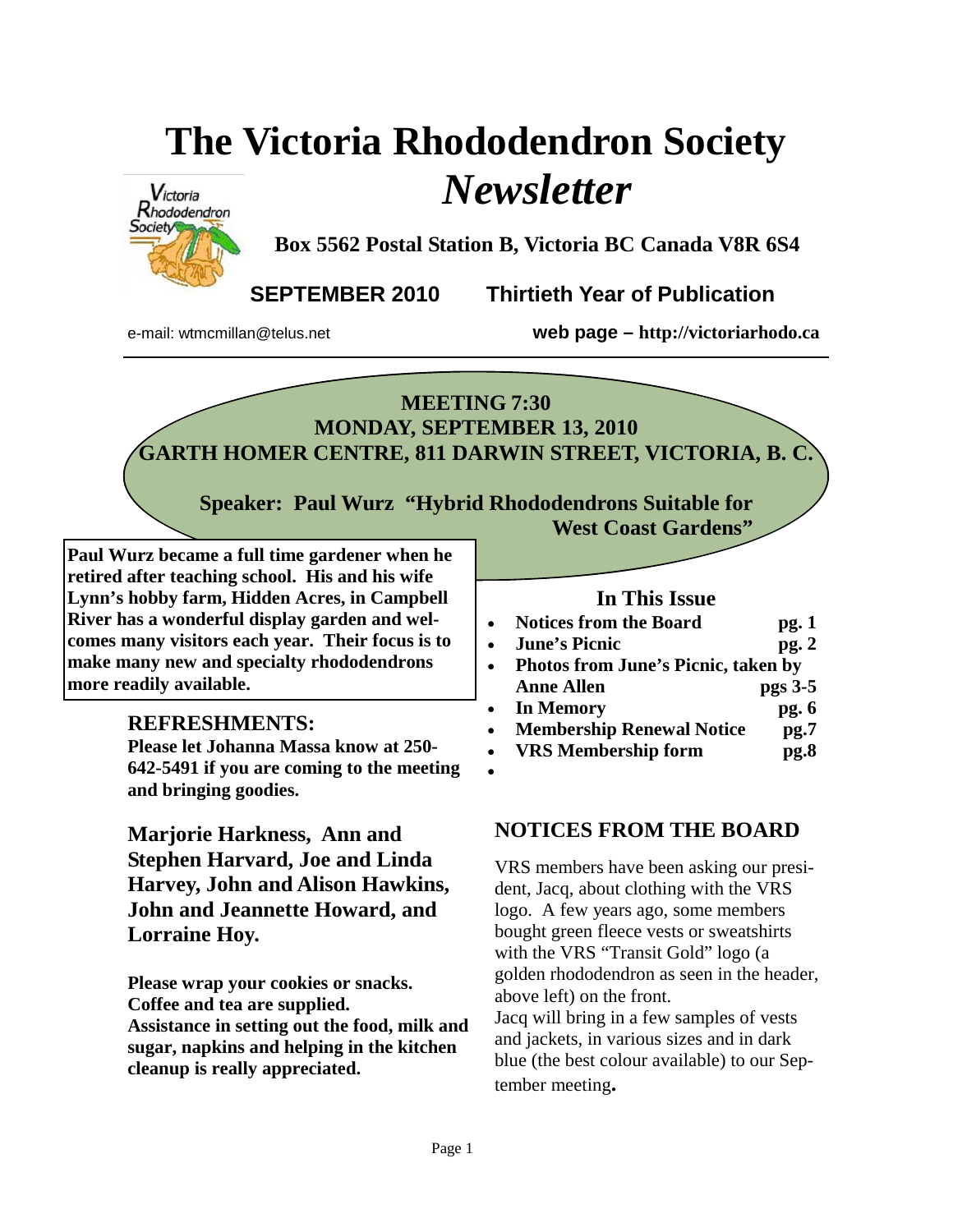## **VICTORIA RHODODENDRON**  SOCIETY BOARD

 President: **Jacqueline Bradbury** 250-389-1379 jacqbradbury@shaw.ca 1st Vice President: **Calvin Parsons** 250-385-1970 waterlily@shaw.ca 2nd Vice President **Peter Barriscale** 250-385-3950 pbarris@shaw.ca Past President: **Bill McMillan** 250-478-3515 wtmcmillan@telus.net Treasurer: **Ann Widdowson** 250-479-9167 awiddowson@shaw.ca Secretary: **Theresa McMillan** 250-478-3515 wtmcmillan@telus.net Members-at-Large: **Lois Blackmore** 250-478-6615 loisb@shaw.ca **Lloyd Gilmore** 250-642-2256 Llgilmore@shaw.ca **Carolyn Marquardt** 250-477.8387 tonymarquardt@shaw.ca **Norma Senn** 250-595-7276 Normasgarden@telus.net **Gareth Shearman** 250-385-4302 shearman@victoria.tc.ca

#### **Newsletter Committee:**

Theresa McMillan 250-478-3515 Bill McMillan 250-478-3515 Linda Gilmore 250-642-2256 Joyce Whittle 250-656-7313 Calvin Parsons 250-385-1970

#### **Website:**

Arthur Ralfs 250-337-5818 Bill McMillan 250-478-3515 Calvin Parsons 250-385-1970 *(Continued from page 1)* 

Interested members can sign an order form.

Calvin Parsons and Bill McMillan have begun to revise our Website:

#### **victoriarhodo.ca.**

Anyone with ideas or wishing to participate would be most welcome.

#### **Our June 27th VRS Picnic lunch**

Some 72 members (a record number) braved iffy weather to attend our annual picnic at Ann and Tom Widdowson's garden on West Saanich Road.

The garden was lush and beautiful (thanks to a cool damp spring). The pot-luck lunch extended over a few hours as more members came in to join us.

Jacq presented trophies to the winners in the Rhododendron Show and Sale in April. There was some rain, and umbrellas were opened, but it did not last long. Mostly cloudy weather prevailed.

Thanks to members who generously donated plants, we had a wonderful free plant raffle. People crowded around all the donated plants under a big tree at the edge of the lawn to try to select the ones they wanted to win.

Every attendee left with two or three plants to grow and develop in gardens or in pots on balconies or patios .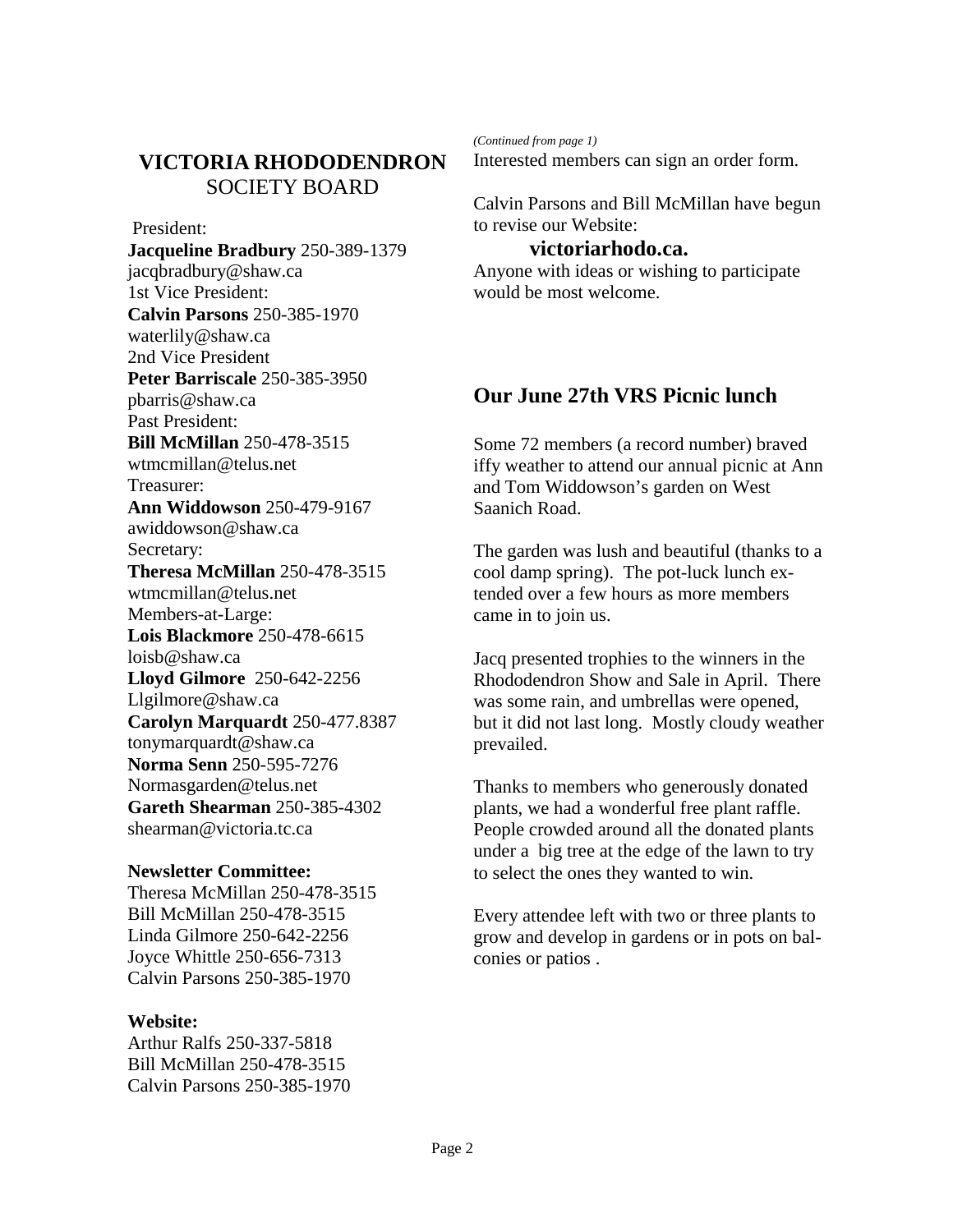

**At the VRS picnic in June, members were checking rhododendrons and companion plants for the free raffle of donated plants.**



**John Hawkins accepts the Harman and Hella Vaartnou Plate for his R. Fragrantissimum from our President, Jacq Bradbury**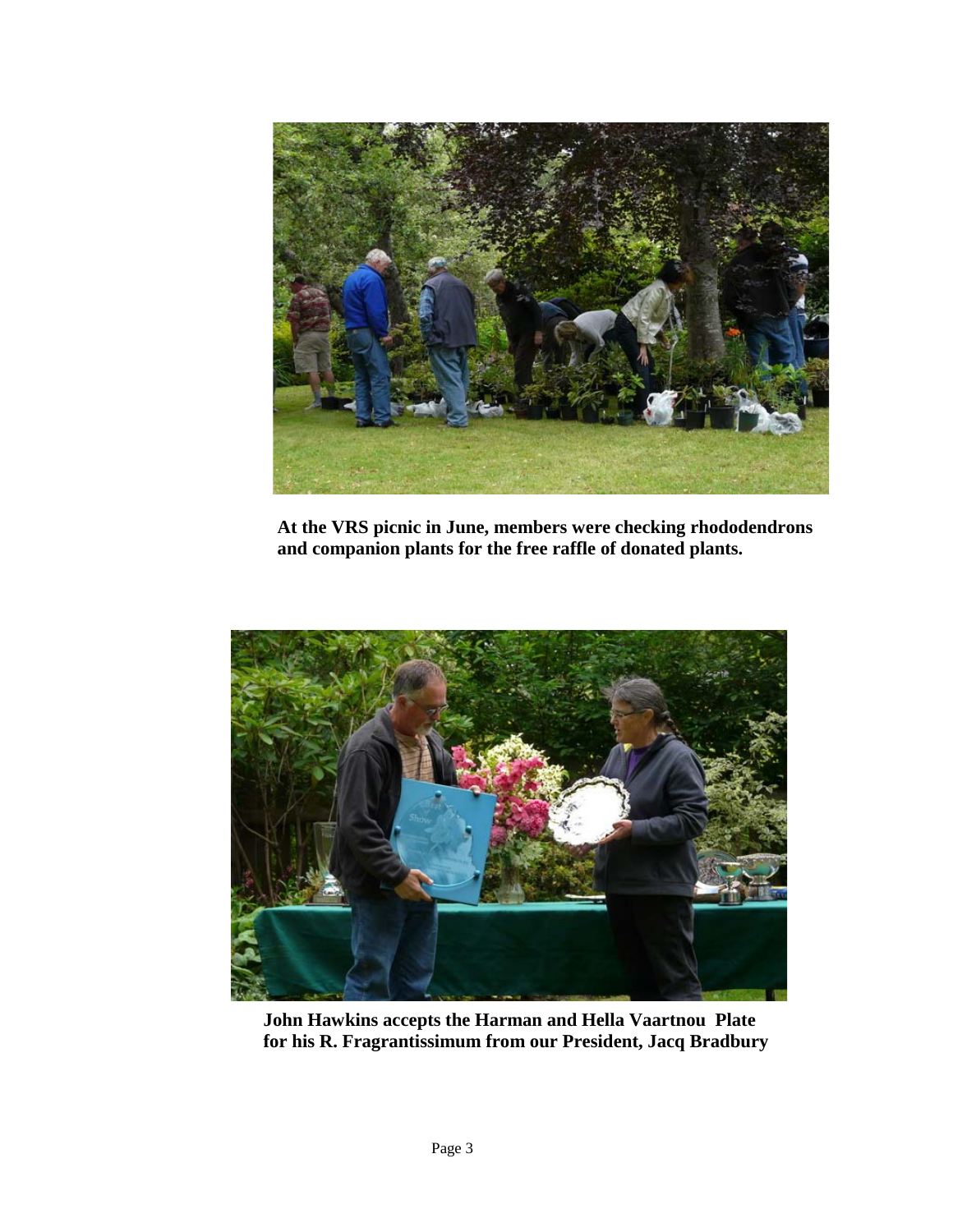

Keiko Alkire with the Jean and Norman Todd trophy for the best lepidote in a container, her R. *goreri*



E.E. Dickman accepting Mary's Memorial Cup and the Jim Calder Memorial Trophy for her peony and R. *cinnabarinum variety roylei*



Anne Allen accepting the Rothschild Challenge Trophy for the Best Rhododendron in the Show, R. Hurricane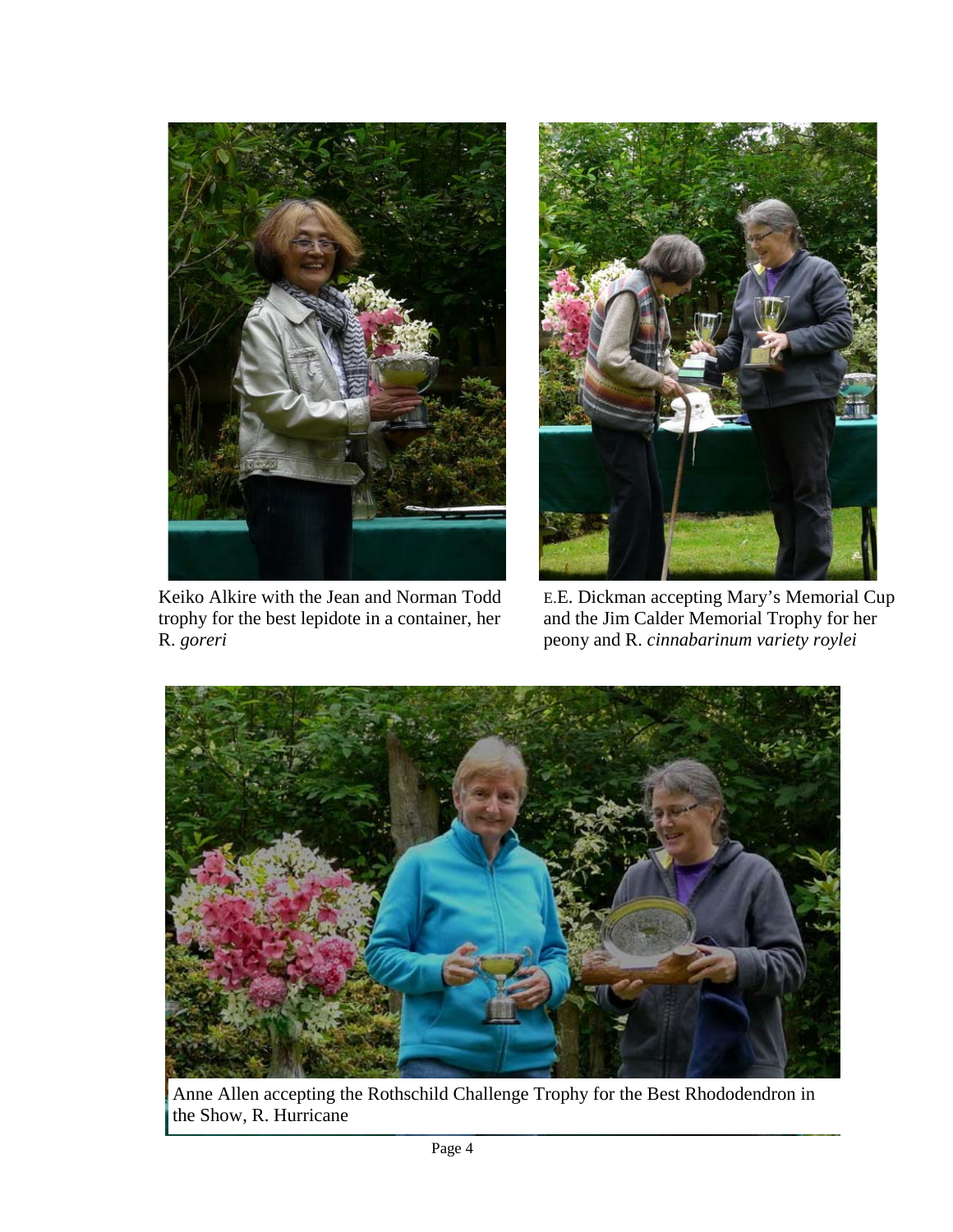

Moe and Johanna Massa with the Gibson Memorial Trophy for high aggregate in the show.

## September Rhododendron Care

As fall rolls around the days are shorter and the nights cooler. During the summer a rhododendron needs one inch of water per week to the roots of the plant . However, in September morning dew and rain reduce the need for as much watering so now is the time to taper off the watering. This will also help the plants harden up for the winter. A warning though, if we have an Indian summer with dry weather and wind, this will dry the plants rapidly, so be prepared for some supplementary watering.

This is a good month also to think about cuttings. Remember our Propagation Group if you are interested and want help. We meet on the third Monday of each month and welcome new members. Contact Ken and Madeleine Webb (250-744- 1785 or kenwebb@shaw.ca for information).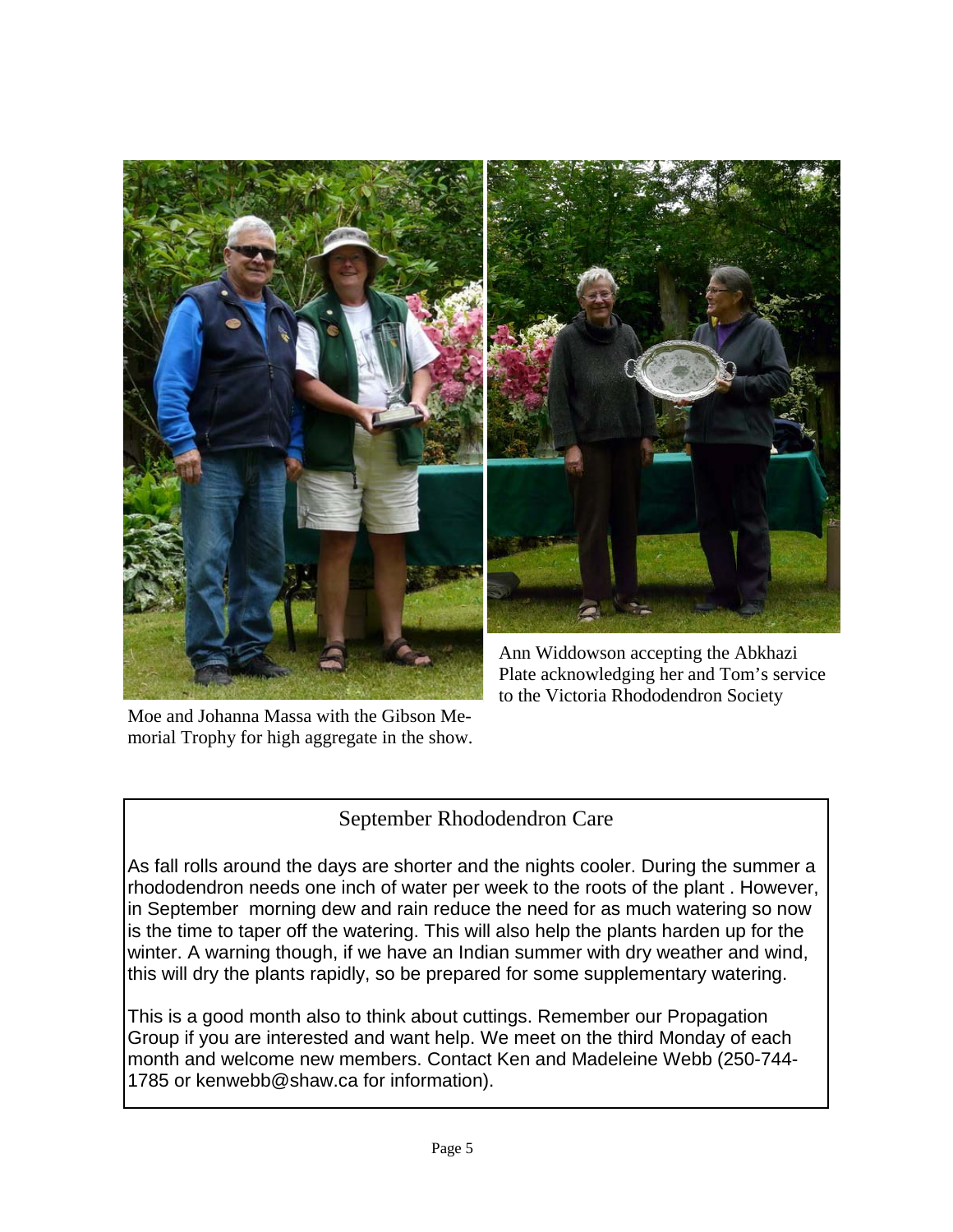## **IN MEMORY**

#### ETTA COOK

Etta led an interesting life as a nurse, particularly as a nurse in the Philippines in World War II.

When Etta retired, she built a new home and 5 acre rhododendron garden near Duncan. She loved to share her garden with family, friends and feral cats. She hosted many tours. She was a member and bronze medal holder of the American Rhododendron Society. One of her greatest joys was receiving a rhododendron named after her, R. "Etta Cook".

She wished all her friends to spend the time enjoying life. Her chosen words for you.

*Miss me - But Let me Go When I come to the end of the road, And the sun has set for me I want no rites in a gloom-filled room, Why cry for a soul set free.* 

*Miss me a little, but not too long, And not with your head bowed low Remember the love that once we shared, Miss me but let me go For this is a journey we all must take, And each must go alone.* 

*It's all a part of the Master's plan, A step on the road to home. When you are lonely and sick of heart, Go to the friends we know, And bury your sorrows in doing good deeds.* 

#### PHOEBE NOBLE

Well known Victoria gardener and teacher of mathematics, Phoebe died on July 31. She became passionate about plants (particularly hardy geraniums) when she retired from the University of Victoria. She, along with George Radford, answered David Lam's call to aid in the restoration of the gardens at Government House. She remained keenly interested in this project. Phoebe shared her love of gardening and teaching through her many lectures, magazine articles, and open gardens that she hosted on her two-acre property.

Geranium X oxonianum 'Phoebe Noble'



#### MARTIN SWENY

Martin Sweny passed away on April 24<sup>th</sup>. Martin settled in Victoria in 1976, where he worked for Canada Post for 12 years. He began planting his collection of rhododendrons and azaleas in 1979. Each year, friends and neighbors enjoyed the floral display and each year, Martin patiently deadheaded all of his rhododendrons, some of which could only be reached using a sizable ladder. Aside from caring for his rhododendrons, Martin spent much of his later years donating his time and money to help under-privileged people locally and around the globe.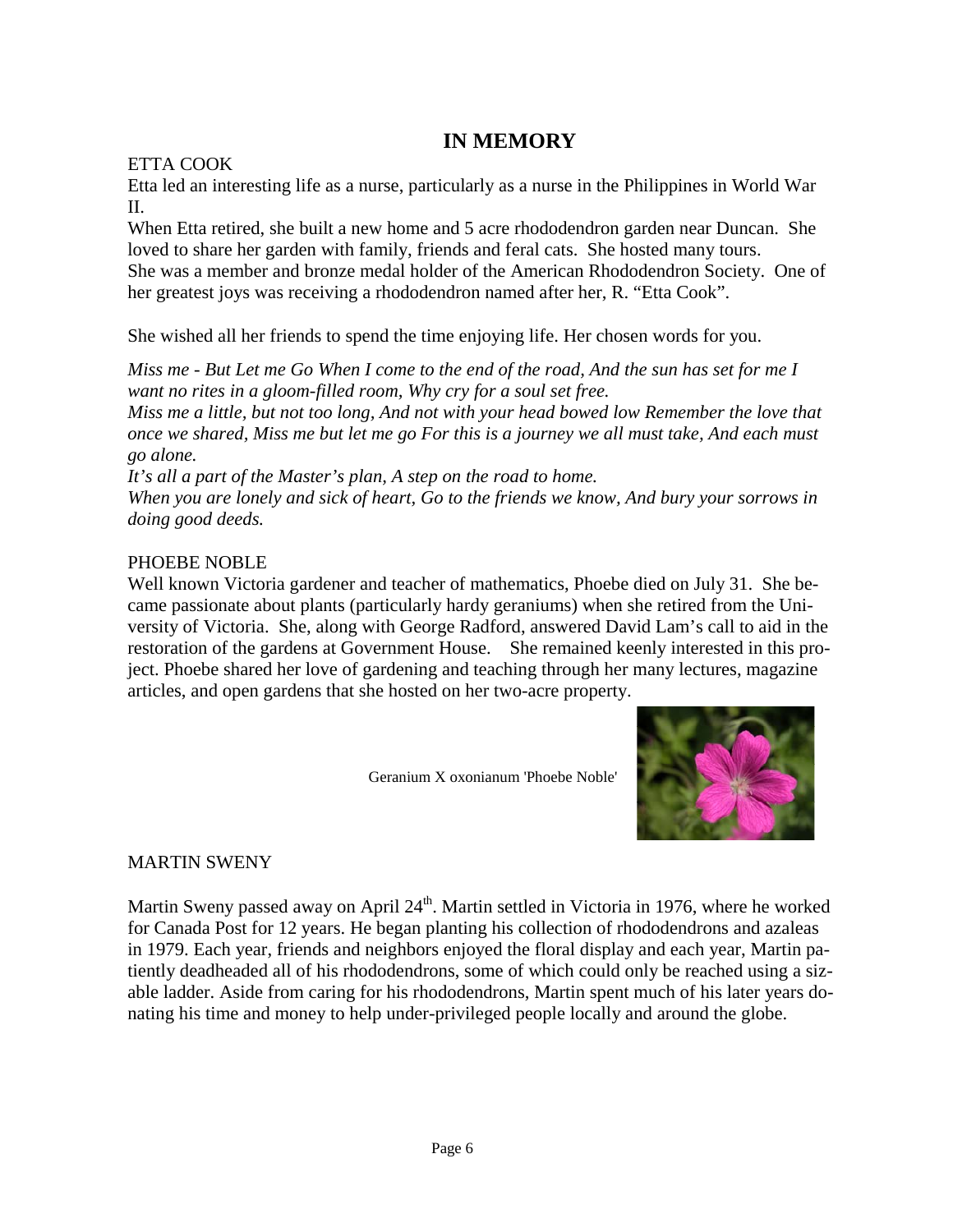

# **MEMBERSHIP RENEWAL NOTICE !!**

# **This year, the Victoria Rhododendron Society's dues must be in by November 15th.**

**This is particularly important for ARS members. If the dues are not paid by then you will not receive your Winter 2011 ARS Journal.** 

**The Membership form is on the last page, or page 8, of this Newsletter. Please copy/cut out the form, and either mail your dues or bring them along with the form to the next meeting on October 4 or on November 1.** 

**Thank you.**